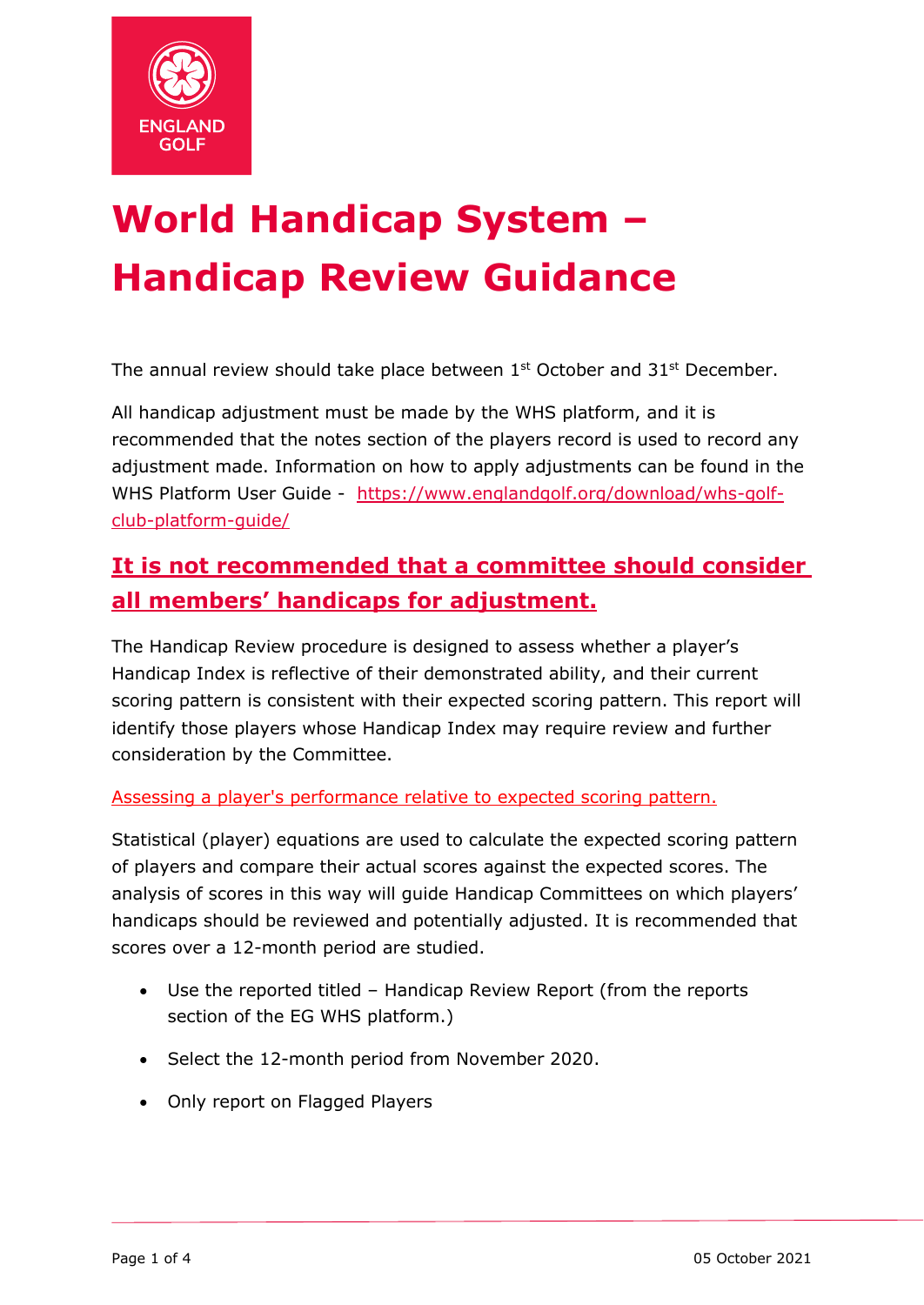

# Downward adjustments

The criteria for triggering a handicap review downwards are set at a level whereby a score which is better than a player's expected score should occur approximately 2.5% of the time, based on their Handicap Index on the day of the review.

The following table gives the conditions upon which a player will be flagged.

| Scores in period of study | Flagged scores |
|---------------------------|----------------|
| 1 - 14                    | 2 or more      |
| $15 - 33$                 | 3 or more      |
| $34 - 55$                 | 4 or more      |

When a player is flagged, the decision as to whether to apply any adjustments remains at the discretion of the Handicap Committee, taking into consideration any other knowledge the Committee has relating to the player's demonstrated ability. If a reduction is justified, then it is recommended that the player's Handicap Index is (initially) reduced by 1.0; and the process of identifying players is repeated following that reduction. If, with this reduced Handicap Index, the procedure would still trigger a review, it is recommended that the Handicap Index is reduced by one further stroke, for a total reduction of 2.0 strokes.

# Upward adjustments

The criteria for triggering a handicap review upwards is set at a higher level than above. Further, the number of scores needed to trigger an adjustment is greater than for downward adjustments.

The following table gives the conditions under which a player will be flagged.

| Scores in period of study | Flagged scores |
|---------------------------|----------------|
| 1 - 14                    | 3 or more      |
| $15 - 33$                 | 4 or more      |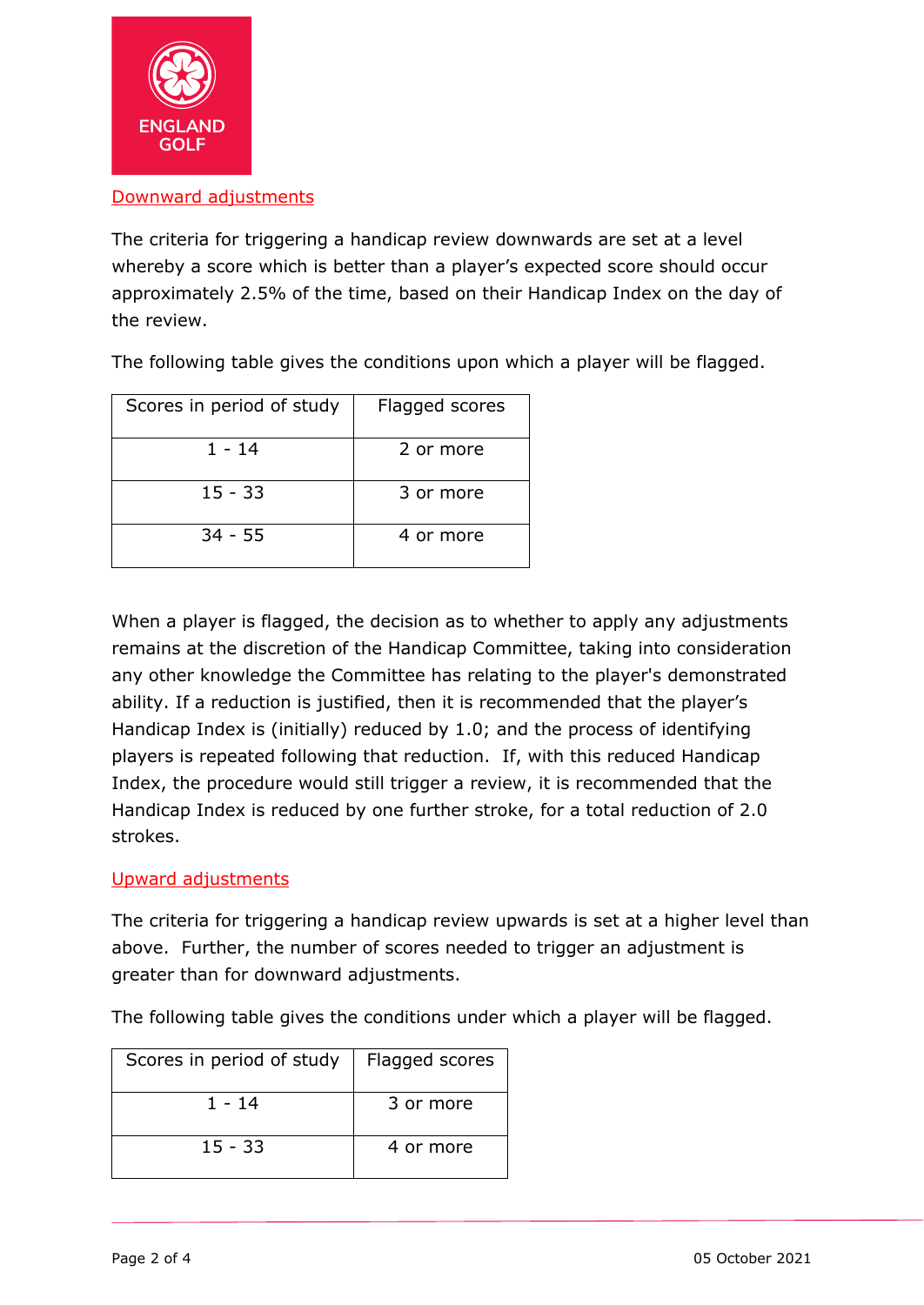

 $34 - 55$   $\phantom{000}$  5 or more

Again, when a player is flagged, the decision as to whether to apply any adjustments remains at the discretion of the Handicap Committee, taking into consideration any other knowledge the Committee has relating to the player's demonstrated ability. If an increase is justified, then it is recommended that the player's Handicap Index is (initially) increased by 1.0, and the process of identifying players is repeated. If with this increased Handicap Index, the procedure would still trigger a review, it is recommended that the Handicap Index is increased by one further stroke, for a total increase of 2.0 strokes.

# Handicap Index adjustments greater than 2.0 strokes

If a Handicap Committee considers that a greater adjustment is required to a player's Handicap Index, this should only be applied under exceptional circumstances. Such circumstances could include a player who has a long-term illness, injury or incapacity, preventing them from playing golf at the Handicap Index level previously attained. Temporary loss of form should never be considered as a reason or increase.

## Applying an adjustment

A committee adjustment is applied as described in Rule 7.1. For upward adjustments it may be necessary to also reset the Low Handicap Index where appropriate, otherwise it may continue to restrict upward movement of the player's Handicap Index. The minimum adjustment is one full stroke, with any fractions thereafter.

## Other information to be considered by the Handicap Committee

Committees should only review players who are initially flagged by this report or have been brought to your attention through peer review or illness/injury.

Other reports available will provide:

- Comparisons between General Play score submissions and Competition Scores. (Competition Vs General Play Score Report)
	- o Ideally for looking at the differences in the performance levels of players, across GP and Competition Golf.